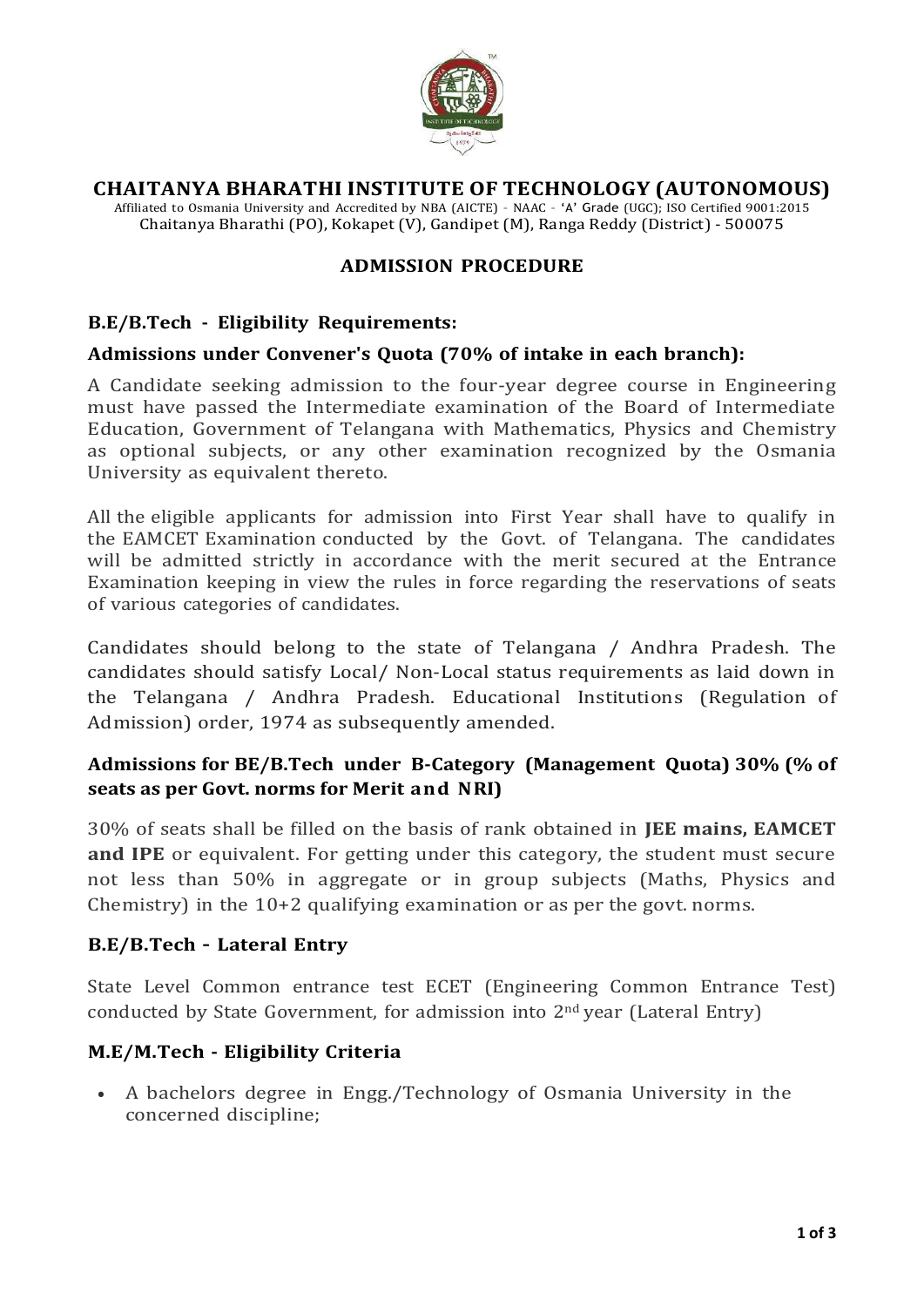- AMIE/AMIETE or similar qualifications recognized by UPSC as equivalent to B.E./B.Tech.
- Valid GATE Score obtained in the GATE Examination/ valid rank obtained in the PGECET Examination.

Apart from requirements of qualifications as stated in the above, the admissions of sponsored candidates shall be taken.

- The number of Sponsored candidates shall not be more than two in each specialization and not more than five in each department.
- His/Her application shall be duly recommended by the sponsoring agency for admission to the course and forwarded to the Osmania University (Principal, University College of Engineering, Osmania University, Hyderabad - 500 007).
- The Convener admits 70% of the intake to the M.E/M.TECH programme based on the GATE Score/PGECET rank.
- The management admits the remaining 30% under management quota.
- He/She must be permanent employee with the sponsoring agency for at least (2) years, after obtaining the qualifying degree.
- The sponsoring agency must be a Government establishment or a publicsector undertaking, or a reputed private undertaking.
- The sponsoring agency shall-certify that the candidates will be granted leave for pursuing the M.E. Full-Time course.

The candidates should satisfy local/non-local status requirement as laid down in the AP Educational institutions (Regulation of Admissions) Order 1974 as amended from time to time. Govt. Orders (G.Os) issued from time to time in the matter shall be applicable at the time of admissions.

# **MCA - Eligibility Criteria**

A candidate seeking admission to the two year fulltime MCA programme must satisfy the following criteria:

1.A candidate must have passed in any bachelor's degree with Mathematics at Intermediate (10+2) level or should have studied Mathematics as one of the subject at graduation level with 50% for OC and 45% marks for others in aggregate.

2.Must have qualified in Integrated Common Entrance Test (ICET) conducted by TS State Council of Higher Education, Govt. of TS.

3. The candidates should be Indian Nationals and should satisfy Local / Non-Local status requirements laid down in the Andhra Pradesh Educational Institutions (Regulations Admission) order, 1974 as amended up to date (as per G.O. Ms. No. 25, dated 20.03.2004 & G.O. Ms.No.108, Higher Education Department, dated 30.07.2005 and its amendments).

Govt. orders (G.O.s) issued from time to time in the matter shall be applicable at the time of admissions.